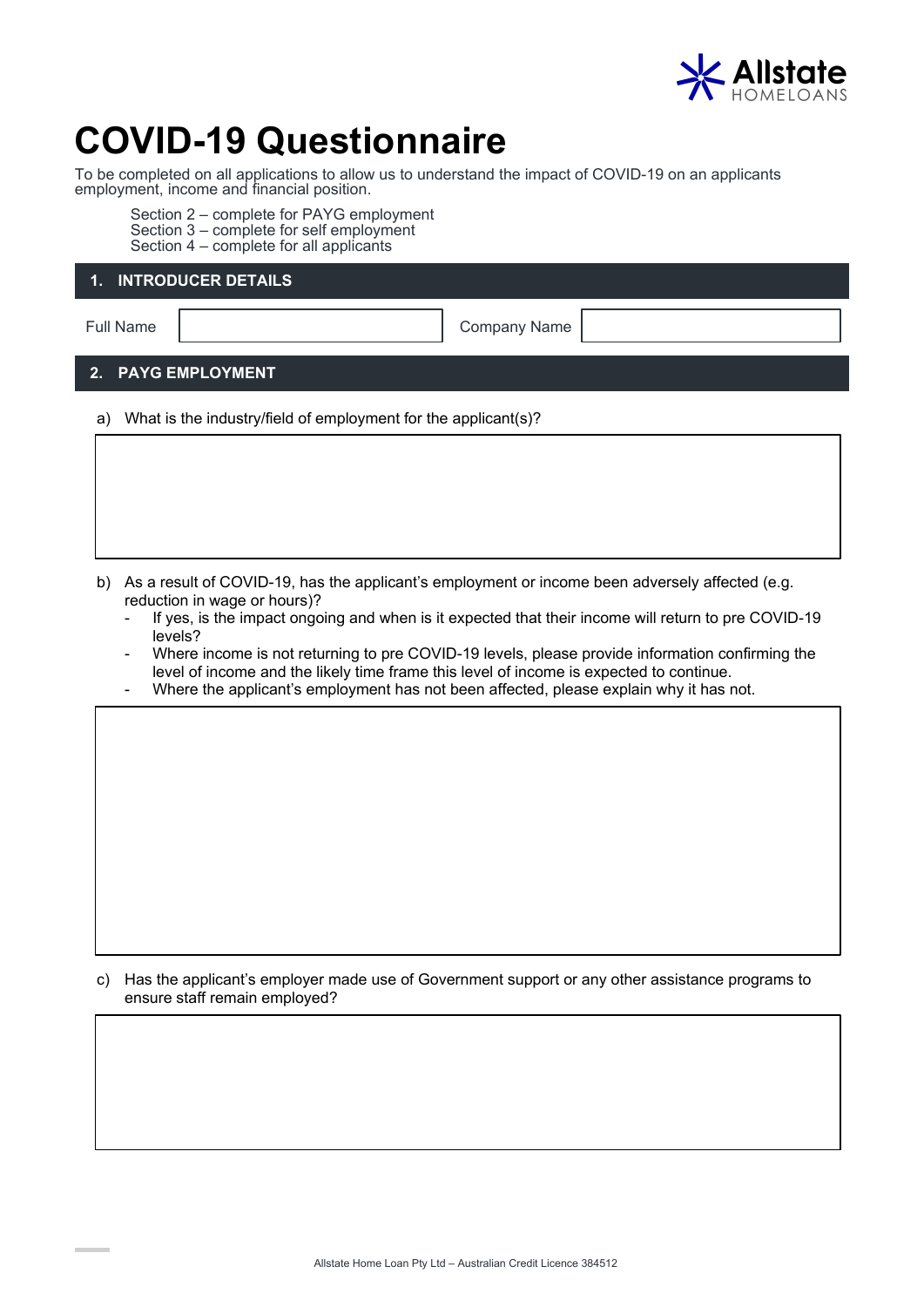

### **3. SELF EMPLOYED**

a) What is the industry/field of the applicant(s) business?

- b) Please detail what impact COVID-19 has had on the applicants' business and where applicable, what strategies were put in place to minimise the impact of COVID-19 (e.g. Government stimulus packages such as JobKeeper or staffing/expense adjustments, changes to employment of employees etc.)?
	- Where the applicant's business has not been impacted, please explain why there has been no impact.

c) Where the applicant's business has been affected by COVID-19 what strategies to return to more normalised trading conditions have been or are to be implemented once the COVID-19 pandemic has passed? What is the expected timeframe for trading conditions to normalise?

d) How will the applicant(s) manage existing fixed business costs from current cashflow?

e) What level of cash reserves do the applicant(s) have to meet wages and loan commitments?